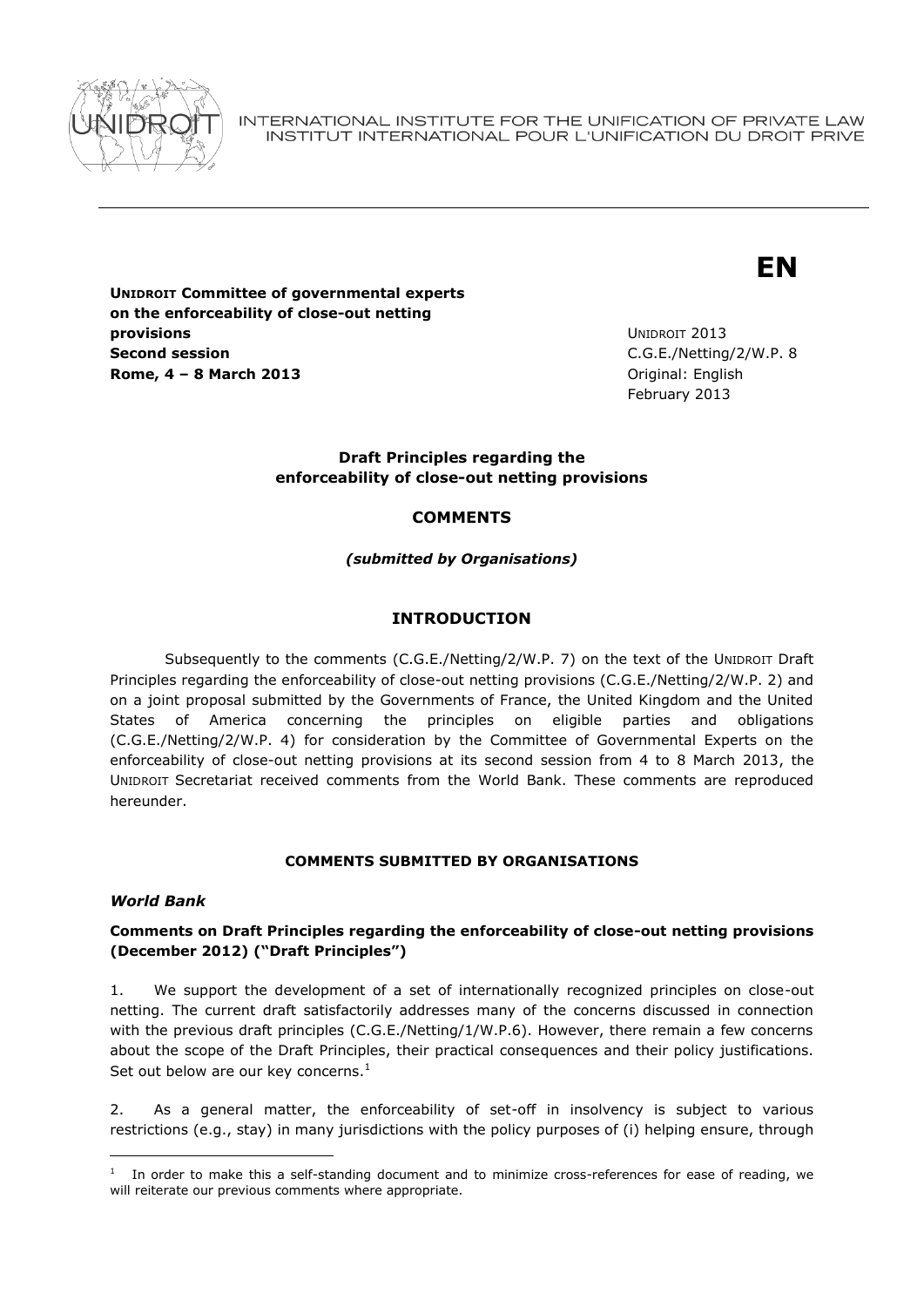the collective action mechanism of formal insolvency proceedings, that the relevant interests of stakeholders can be addressed in an orderly fashion, (ii) allowing a framework within which a determination could be made relating to the relative merits of rehabilitation/restructuring vs. liquidation. Close-out netting, properly understood, is a process that involves and produces the economic equivalent of set-off for a specified class of contracts.

3. We concur with the goal of the Draft Principles in defining an insolvency safe harbor for close-out netting provisions in financial contracts such that they may be enforced free of insolvency limitations. The consequences of such safe harbor in the event of insolvency or default of a counterparty include the following:

(a) To the extent of the debt owed by the non-defaulting party to the defaulting party, the former is able to obtain full recovery of the debt owed to it. This has the effect, in the context of insolvency, of putting the non-defaulting party ahead of the defaulting party's general unsecured creditors, preferential creditors, $^2$  and secured creditors.<sup>3</sup>

(b) Assets of the defaulting party that are subject to close out netting are therefore unavailable to assist in the defaulting party's restructuring or resolution.

4. In these circumstances, the parameters of the safe harbor for close-out netting should be clear and capable of cogent justification. Any ambiguity over the scope of the safe harbor set out in the Draft Principles or their justification could have unintended consequences on the operation of general insolvency law principles and policies as applied to entities or persons other than financial institutions. For this reason, we believe that the intended scope and rationale of the proposed safe harbor in the Draft Principles should be carefully defined so that national legislatures considering the enactment of netting-friendly legislation might be better positioned to make informed policy choices regarding the breadth of the concepts of 'eligible parties' and 'eligible obligations'.

5. Moreover, if netting-friendly legislation were enacted without the national legislature being clear about its scope and rationale, it would risk presenting interpretation problems to the court. There is a risk that any such interpretative ambiguity and the resulting legal uncertainty might be exploited by practitioners, thereby exposing the safe harbor to abusive or unintended use.

## **Executive summary**

 $\overline{a}$ 

6. The scope of the Draft Principles merits further clarity in order to better guide policy makers considering the enactment of netting-friendly legislation. In particular:

(a) Clarifying the distinction between close-out netting and set-off is important to defining the intended scope of the Draft Principles. We suggest that the functional definition of closeout netting be supplemented with a statement of the key elements of close-out netting, so that it is clear that pure contractual set-off generally falls outside the functional definition, except perhaps that one may have a contractual set-off of sums arising only from a close-out netting process (e.g., set-off effected by a master-master agreement).

(b) We support the joint proposal by the representatives from France, UK and US ("Joint Proposal") regarding the scope of eligible parties and eligible obligations. We believe that conforming changes elsewhere in the Draft Principles may need to be made so that the unique and important policy justifications for conferring special insolvency treatment on close-out netting are properly described.

Where, as is frequently the case, the insolvent estate is unable to discharge preferential debts (e.g. employees' accrued emoluments) in full.

Where the relevant insolvency law imposes a stay on security enforcement and/or subordinates certain type security interest (e.g. floating charge) to certain claims in insolvency.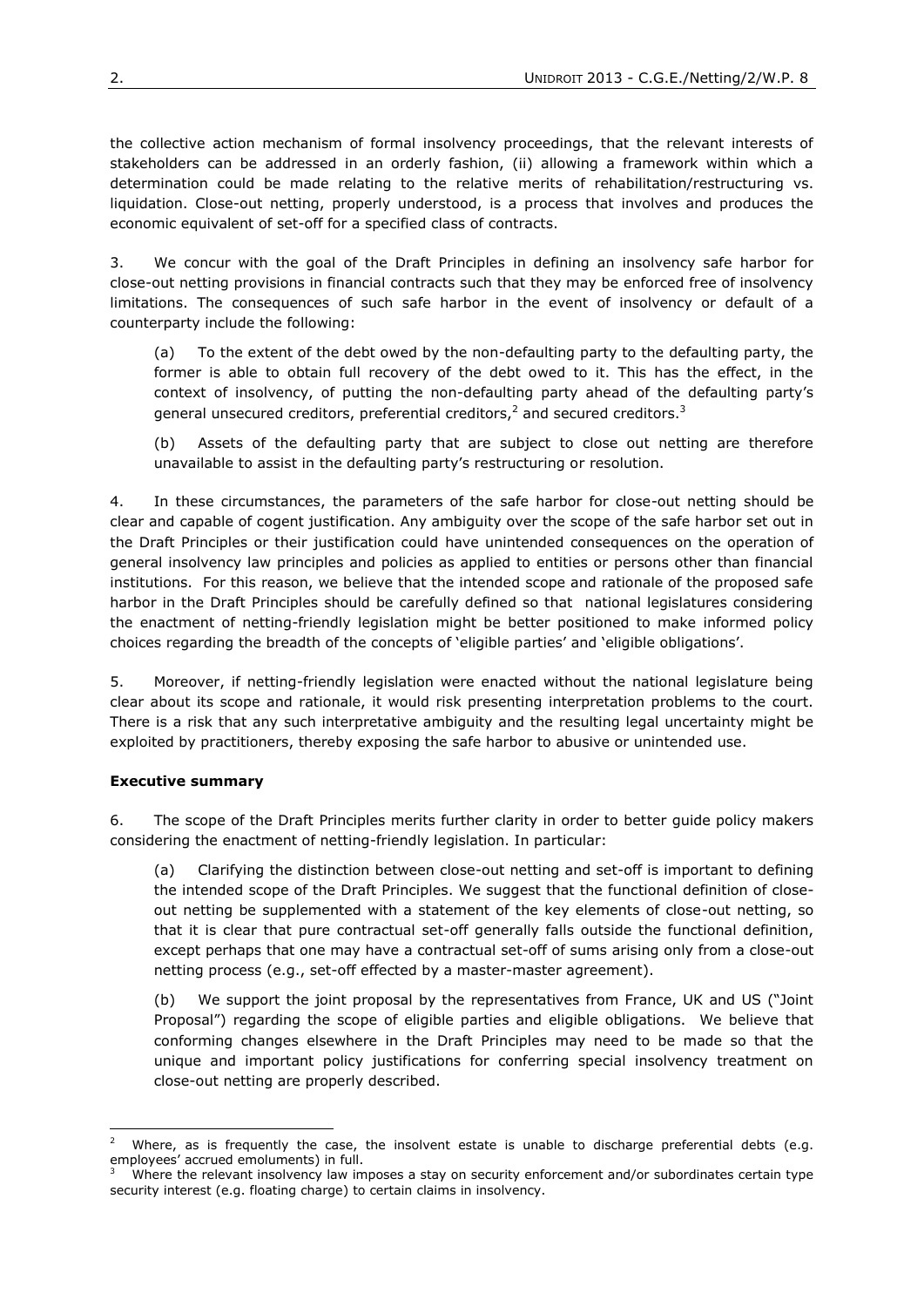(c) The justifications for conferring safe harbor on close-out netting should be strengthened to focus on systemic risk, as these are already implicit the Joint Proposal.

7. The protection against 'cherry picking' of eligible obligations appears to conflate the close-out netting process with the enforceability of the underlying obligations that may be subject to closeout netting. We suggest the deletion of Principle 7(1)(b).

8. The conflict of laws analysis, in allowing the governing law of a close-out netting clause to determine the scope of transactions entitled to enforcement in national courts, may lead to an unworkable result and may risk undermining the policy choices made by national legislatures. We suggest the deletion of Principle 9(2).

#### **Principles 1 and 2**

9. Para 2 states that "close-out netting … is *functionally and conceptually different from traditional set-off*" (emphasis added). We believe that this may overstate the distinction between close-out netting and set-off, and that such a categorical distinction appears inconsistent with other statements in the draft.

#### *Set-off and close-out netting properly understood*

10. It is true that close-out netting involves a number of steps, such as acceleration and termination of contractual obligations followed by valuation, that are not necessary elements of set-off. But the final step of close-out netting to produce a net amount is essentially a set-off process, as confirmed by cases in different jurisdictions: *Revenue and Customs Commissioners v Enron Europe* [2006] EWHC 824 (Ch); [2006] STC 1339 at [20]; *Re Opes Prime Stockbroking* [2008] FCA 1425 at [3].

11. Further, the received international understanding is that set-off is an element of the closeout netting process:

"'Close-out netting' embraces two steps: firstly, termination of all open contracts as a result of the commencement of insolvency proceedings (close-out); secondly, the *set-off* of all obligations arising out of the closed out transactions on an aggregate basis (netting)".<sup>4</sup>

#### *Internal consistency*

12. The question of consistency arises in at least three places in the draft:

(a) Para 31 states that the close-out netting process of transactions/value aggregation "is *functionally the same result as the outcome of classical set-off* of all valued and payable obligations" (emphasis added).

<span id="page-2-0"></span>(b) Para 19 states that the scope of the Draft Principles covers netting provisions in master-master agreements. Netting provisions in master-master agreements are merely contractual set-off provisions. Imagine a master-master netting agreement between A and B that requires a netting of all close-out sums arising from (i) stock lending transactions governed by a master stock lending agreement and (ii) repurchase transactions governed by a master repurchase agreement. All that the master-master netting agreement does is a cross-product netting of the fixed payable sums arrived at by the close-out mechanisms under the master stock lending agreement and the master repurchase agreement. Such cross-product netting is common, and is merely a contractual set-off.

<sup>4</sup> UNCITRAL Legislative Guide on Insolvency Law (2004), para 210 (emphasis added).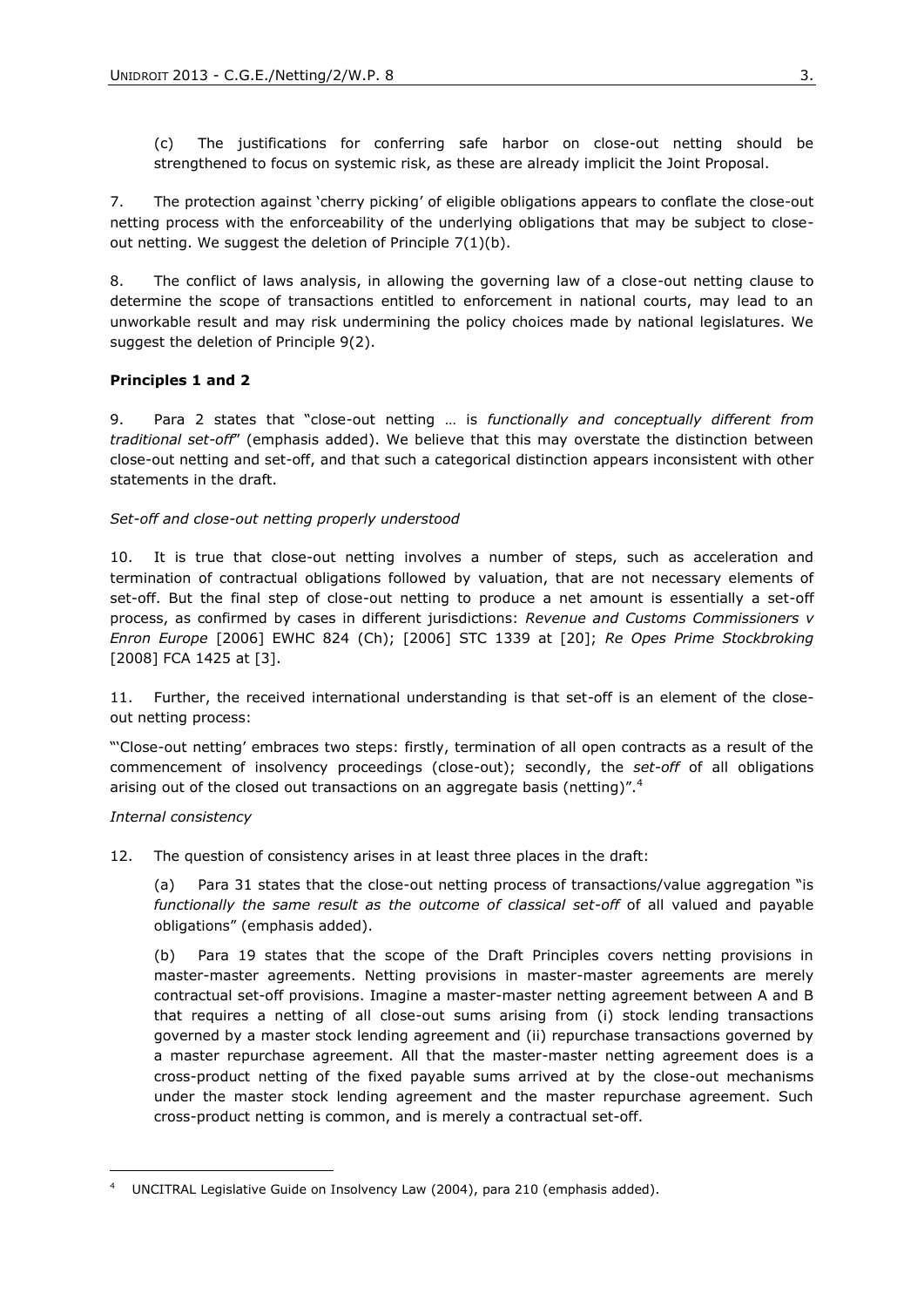(c) The discussion in para 71 in respect of the application of the Draft Principles to loans and deposits suggests that the Draft Principles are intended to cover mere contractual setoff.

13. In addition, the definition of "close-out netting provision" is merely a description in functional terms by reference to a result. Such functional, outcome-based definition would capture a pure contractual set-off provision, e.g., section 6(f) of the 2002 ISDA Master Agreement and para 11.8 of the 2010 Global Master Securities Lending Agreement which are not close-out netting provisions: *Lehman Brothers Commodity Services v Credit Agricole Corporate and Investment Bank* [2011] EWHC 1390 (Comm); [2012] 1 All ER (Comm) 254.<sup>5</sup>

14. Our concern is that the document's internal inconsistency creates ambiguity in the scope of the Draft Principles: to what extent are these intended to address contractual set-off provisions as a general matter? Such ambiguity is heightened by the fact that "close-out netting is a new concept as yet not properly addressed in many jurisdictions, thereby forcing the courts to seek analogies to deal with this new matter" (para 91). The ambiguity in turn risks confusing the justifications for the Draft Principles (see also the discussion on Principle 4 below), and confusing the intended audience of the Draft Principles. The confusion becomes all the more palpable when considering the guidance preferred by the UNCITRAL Legislative Guide on Insolvency Law (2004) on the concept of close-out netting mentioned above, namely "'Close-out netting' embraces two steps: firstly, termination of all open contracts as a result of the commencement of insolvency proceedings (close-out); secondly, the *set-off* of all obligations arising out of the closed out transactions on an aggregate basis (netting)".<sup>6</sup>

15. Accordingly, avoiding ambiguity in the scope of the Draft Principles is crucial. If the Draft Principles are to focus on close-out netting, we suggest replacing (or supplementing) the functional definition of close-out netting with a statement of the key elements of close-out netting, namely the happening of the following upon a specified event: (i) an automatic or discretionary termination of the relevant contractual obligations; (ii) the calculation of the termination values of the obligations; and (iii) the netting of the termination values so that only a net cash amount becomes payable.<sup>7</sup> If appropriate, the definition may further provide that contractual set-off is covered to the extent that it relates to a set-off of sums arising only from a close-out netting process (e.g. set-off effected by a master-master agreement).

16. Alternatively, if the Draft Principles are indeed to cover pure contractual set-off generally, there should be a clear statement to that effect. The justifications for conferring special treatment on the beneficiaries of set-off would then need to be explained and the significant policy implications to general insolvency law would also need to be clearly identified. The potentially adverse effects of a safe harbor reaching pure contractual set-off (in situation where important concerns relating to financial stability are not at issue) would also need to be considered.

## **Principles 3 and 4**

17. As we understand the Joint Proposal, the rationale of preventing systemic risk in the financial sector would be the motivating principle underlying the Draft Principles. We agree with this approach. We believe, therefore, that the Draft Principles would provide better guidance if other parts of the Draft were conformed to reflect this rationale.

 5 ISDA has also received legal opinion confirming that section 6(f) of the 2002 ISDA Master Agreement is merely a set-off provision, not close-out netting.

UNCITRAL Legislative Guide on Insolvency Law (2004), para 210 (emphasis added).

 $7$  Cf. Section 5 of the Australian Payment Systems and Netting Act 1998.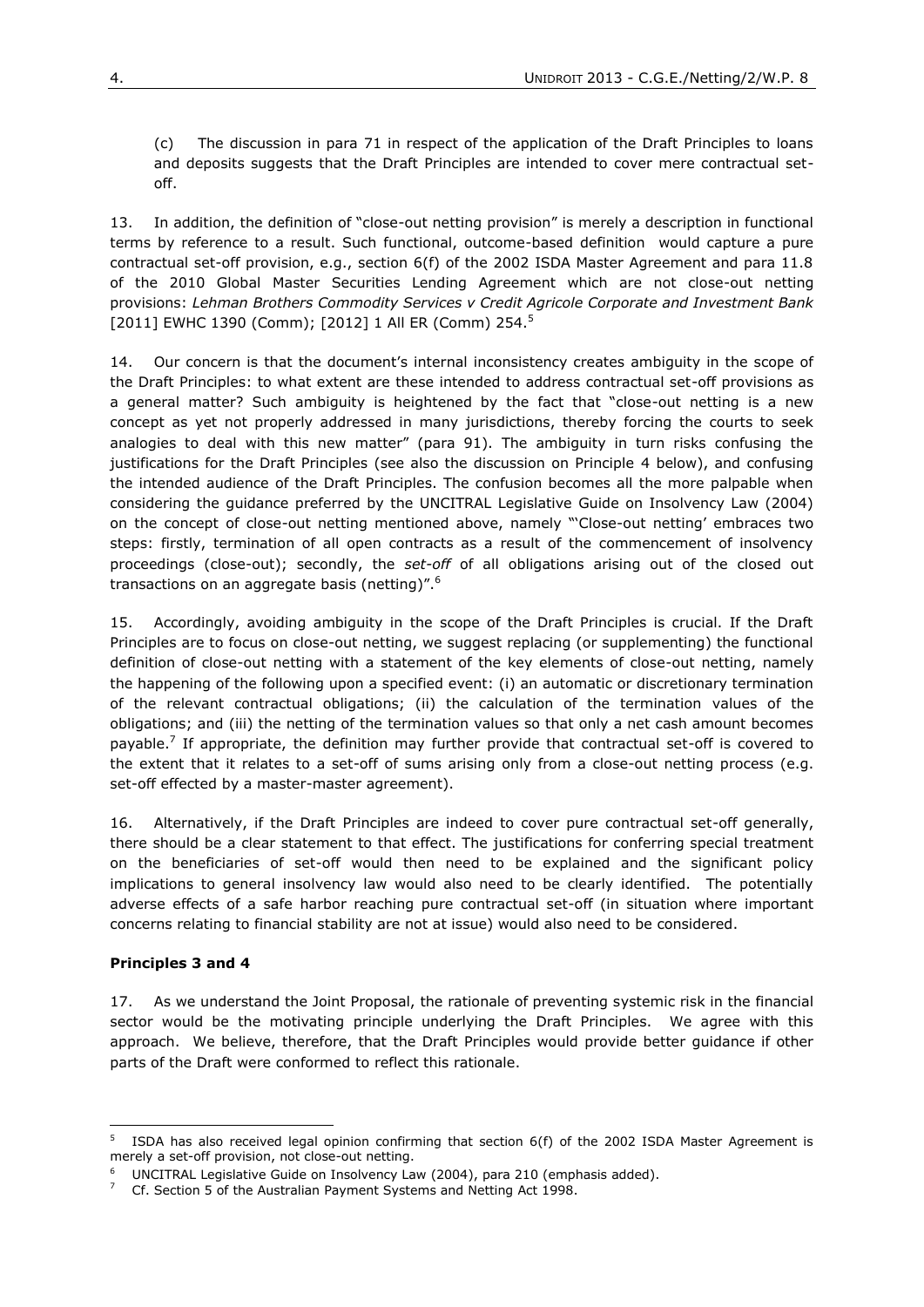18. "Key considerations" are designed to help national legislatures as to the choices they would like to make regarding the scope of eligible parties and eligible obligations. In addition to systemic risk, two other considerations are mentioned, namely "Rapid changes of value" and "Single relationship". If the rationale for the creation of a safe harbor through the Draft Principles is to enable jurisdictions to better to address systemic risk, then it should be clarified that these two criteria (rapid changes of value and single relationship) are necessary additional criteria rather than separate rationales for the applicability of the safe harbor.

19. As we believe the better approach would be that the Draft Principles specifically focus on close out netting (rather purporting to cover pure contractual set-off) the reference to "Rapid changes of value" appears appropriate. Note, however, that the "rapid changes of value" justification would not apply to a master-master netting agreement which provides for netting between *fixed* close-out sums established under other master agreements (see the discussion in para [12\(a\)](#page-2-0) above). Depending on the scope that is ultimately agreed upon for the Draft Principles, the reference to "Rapid changes of value" may need to be appropriately qualified.

20. As regards "Single relationship", it is true that "it is more efficient for parties to monitor and manage their mutual risk exposure on the basis of an overall assessment of all contracts outstanding between them." But if this were an independent justification for "special treatment of the non-defaulting party in relation to the insolvent's general creditors", logic would compel the widest possible range of eligible parties and eligible obligations, not just those expressly envisaged in the Joint Proposal. We therefore suggest clarifying, under "Key considerations, that the 'Single relationship' justification is an additional necessary criterion for the application of the Draft Principles".

21. As "systemic risk" is the most relevant justification in this context, we also observe that "counterparty risk" should also be referenced as an additional criterion (rather than an independent justification) and para 65 should be amended accordingly. If "counterparty risk" per se were an independent justification for "special treatment of the non-defaulting party in relation to the insolvent's general creditors", logic would compel the widest possible range of eligible parties and eligible obligations, not just those expressly envisaged in the Joint Proposal.

## **Principle 7**

22. Principle 7(1)(b) regarding 'cherry picking' appears to detract from the position apparently agreed to during the October 2012 session that the Draft Principles would leave to each jurisdiction the question of the validity or enforceability of the transaction (including treatment of contracts during the twilight period), and appears hard to justify in policy terms.

23. Principle  $7(1)(b)$ 's predecessor is Principle  $7(c)(i)$  in these terms: "If an insolvency proceeding in relation to one of the parties has been commenced, the insolvency administrator or court should not be allowed to demand from the other party performance on only some of the obligations covered by the close-out netting provision, while repudiating the remaining obligations."

24. During the October session (and in written comments), the concern was raised that the effect of Principle 7(c)(i) appeared to be that so long as a contract was covered by a set-off clause, that contract would not susceptible to rejection or disclaimer by an insolvency representative, even though the contract would otherwise be susceptible to rejection or disclaimer under general insolvency law. However, the consensus view at the meeting appeared to be that that this would be a misreading of Principle  $7(c)(i)$  and that a contract which was susceptible to rejection or disclaimer under general insolvency law would remain so susceptible despite it being covered by a set-off clause. Hence para 71 of Secretariat report (C.G.E./Netting/1/Report).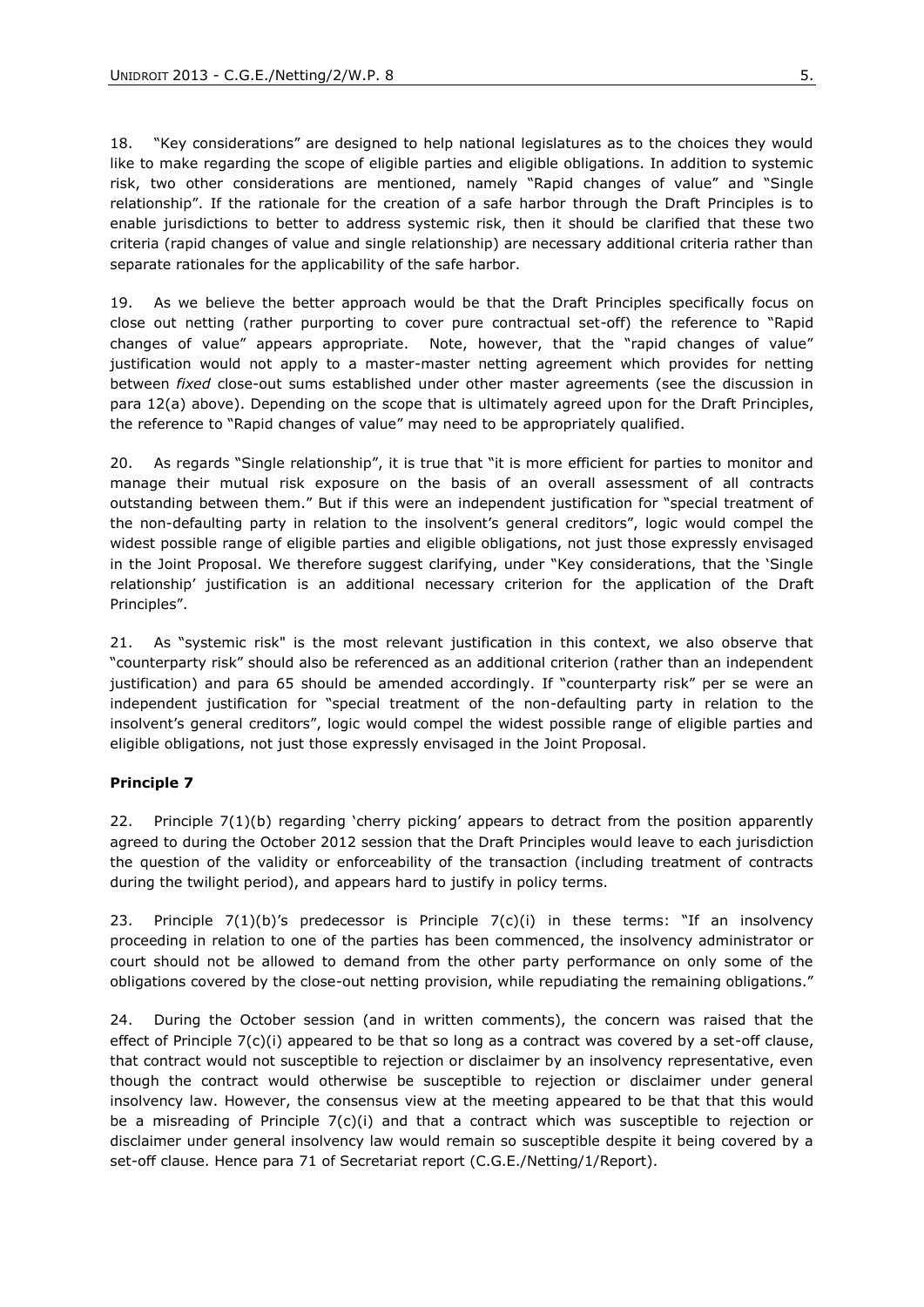25. However, the effect of Principle  $7(1)(b)$ , as currently drafted, is that a contract that is otherwise susceptible to rejection or disclaimer by an insolvency representative (thus not enforceable against an insolvency representative) under general insolvency law would become immune from rejection or disclaimer (thus enforceable against an insolvency representative). This appears to directly contradict the understanding set out in para 71 of Secretariat report (C.G.E./Netting/1/Report).

26. In policy terms, that it may be hard to justify Principle 7(1)(b) may be illustrated by the facts in *Lehman Brothers Commodity Services v Credit Agricole Corporate and Investment Bank* [2011] EWHC 1390 (Comm); [2012] 1 All ER (Comm) 254. The case concerns set-off, pursuant to Section 6(f) of the ISDA Master Agreement, between a close-out sum and a sum due under a letter of credit. Imagine the insolvency of the letter of credit provider and that the letter of credit is ordinarily susceptible disclaimer or rejection under national insolvency law. The effect of Principle  $7(1)(b)$  appears to be that, just because the letter of credit is covered by a set-off clause, it becomes immune from disclaimer or rejection. If the national insolvency law's policy is that the letter of credit is generally not immune from disclaimer or rejection, it is hard to see why the mere fact of the letter of credit being covered by a set-off clause should entail the privilege of immunity. Principle 7(1)(b) appears to conflate the close-out netting process with the enforceability of the underlying obligations that may be subject to close-out netting.

27. Protecting a contract from rejection or disclaimer is in principle similar to protecting a contract from insolvency avoidance in respect of transactions entered into within the suspect period - a fact acknowledged in para 122. However, since Principle  $7(1)(d)$  - representing a deliberate change of policy from the former Principle  $7(c)(iv)$  which also conflated the close-out netting process with the validity of the underlying obligations that could be subject to close-out netting – no longer protects contracts from insolvency avoidance in respect of transactions entered into within the suspect period, Principle  $7(1)(b)$  becomes even harder to justify as a matter of both logic and principle. Indeed the logical conclusion appears to be that Principle 7 is self-contradictory.

28. Note that paras 121 and 122 should be deleted as they now appear to be out of date and contradict Principle  $7(1)(d)$ . The revision notes dealing with these paragraphs seem mistaken (C.G.E./Netting/2/W.P. 3, p. 13).

29. In summary, our concern is that the policy effect of Principle  $7(1)(b)$  does not seem justified as applied in the context of the Draft Principles. If indeed it is intended that *all* eligible obligations under Principle 4 must be protected from disclaimer or rejection, such a broad safe harbor should be separately considered and justified, and not simply tagged on to the protection of close-out netting.

30. Therefore, we suggest the deletion of Principle  $7(1)(b)$ , in line with the policy change with respect to Principle 7(1)(d).

# **Principle 9**

31. Principle 9(2) appears to have unintended effects. In order to demonstrate this concern, we postulate a situation where: (i) a close-out netting provision between a bank and an individual is sought to be enforced in Ruritania (which has enacted the Draft Principles), and (ii) the close-out netting provision is expressed to be governed by the law of Harmonia (which has not enacted the Draft Principles). If Principle 9(2) applies, the following concerns arise: